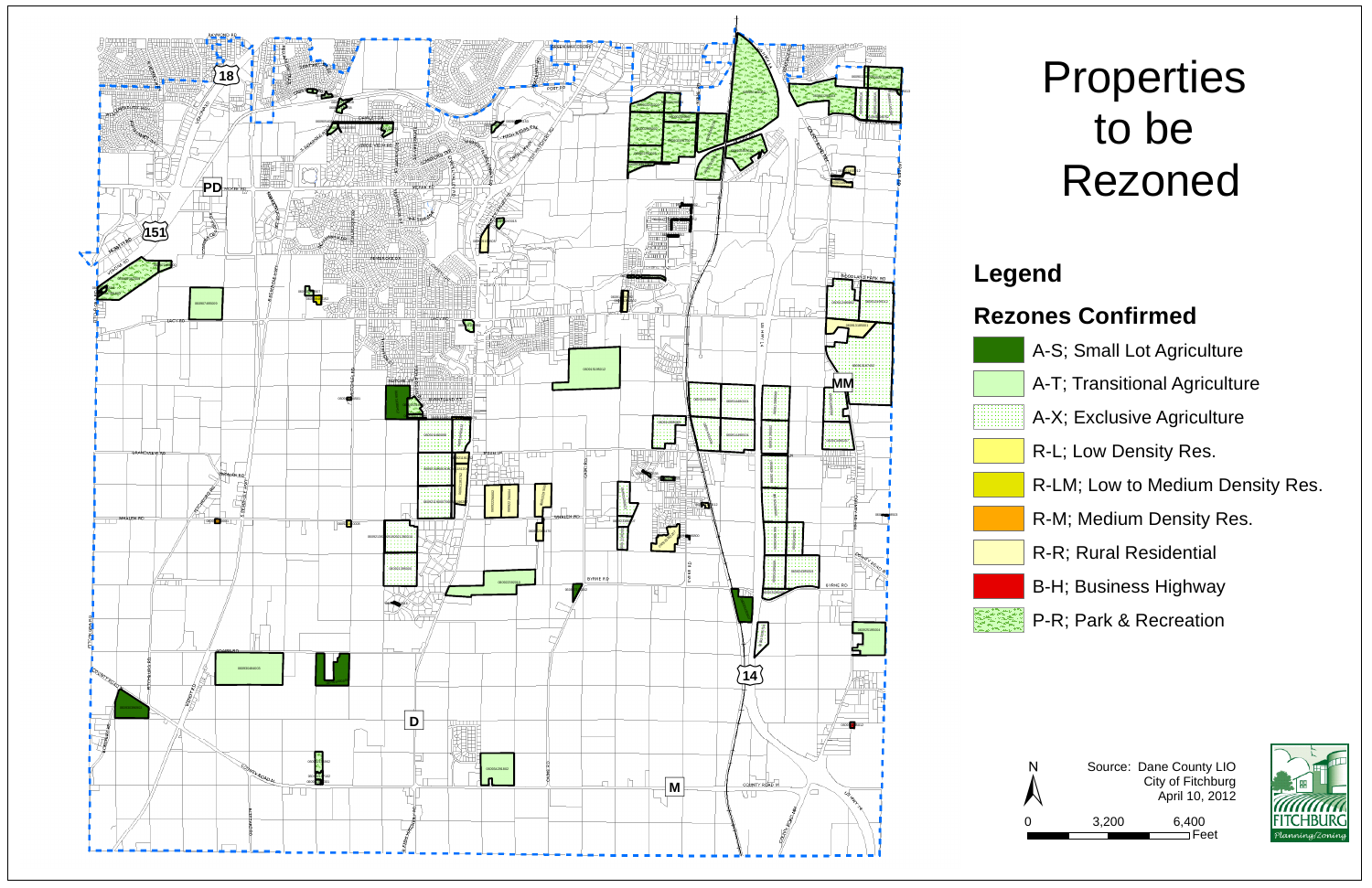

Source: Dane County LIO City of Fitchburg N Source: Dane County LIO<br>City of Fitchburg<br>April 10, 2012





3,200 6,400 Feet

### Properties to be Rezoned

#### **Legend**

#### **Rezones Confirmed**

#### **New Zoning District**

- A-S; Small Lot Agriculture
- A-T; Transitional Agriculture
- A-X; Exclusive Agriculture
- R-L; Low Density Res.
- R-LM; Low to Medium Density Res.
- R-M; Medium Density Res.
- R-R; Rural Residential
- B-H; Business Highway
- P-R; Park & Recreation

#### **Current Zoning District**

#### **District to be changed**

- A-T; Transitional Agriculture
- A-X; Exclusive Agriculture
- P-R; Park Recreation
- R-L; Low Density Res.
- R-LM; Low to Medium Density Res.
- R-HA; Former R4
- R-R; Rural Residential
- R-D; Rural Development
- B-H; Business Highway